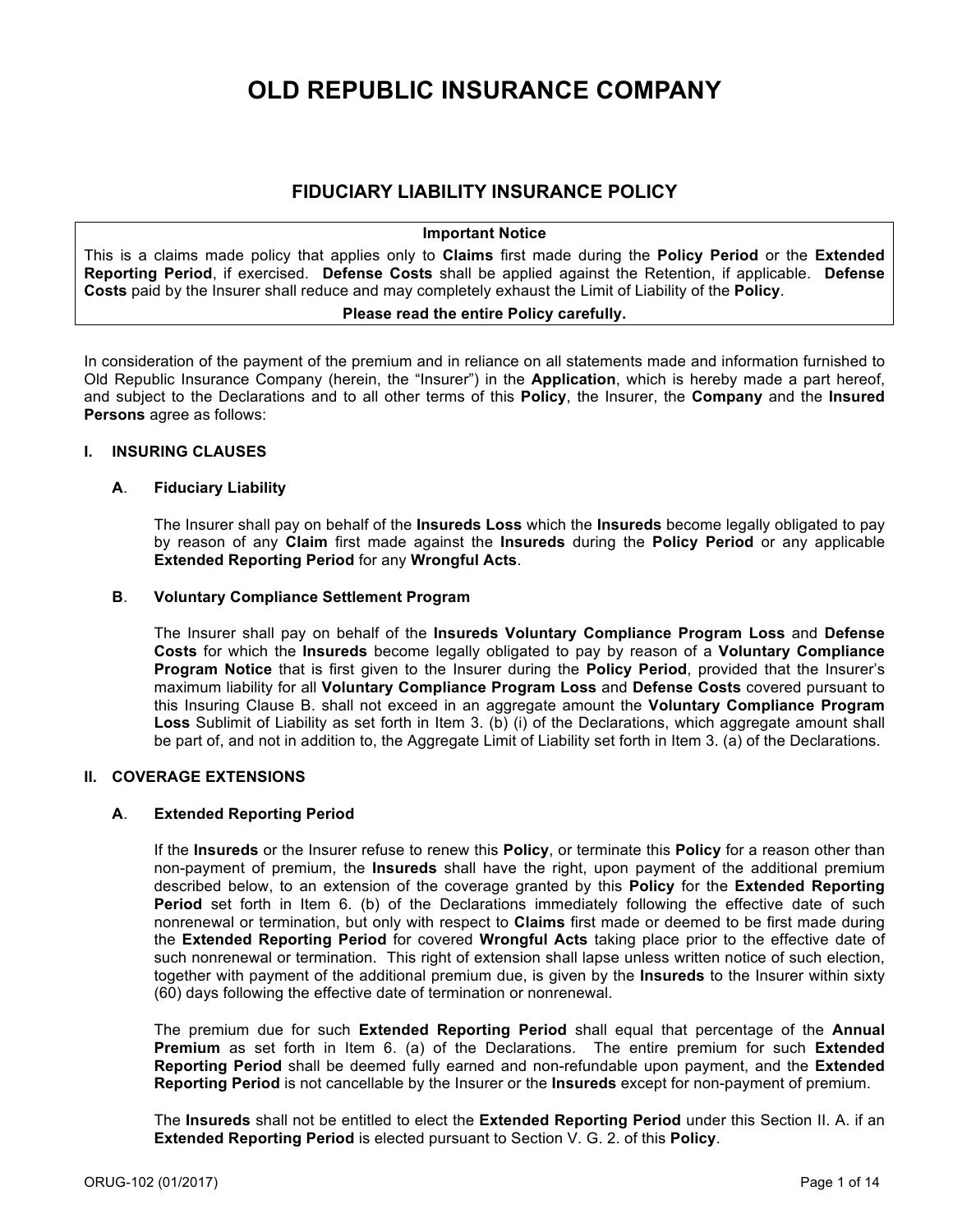## **B. Estates, Legal Representatives, Spouses and Domestic Partners**

The estates, heirs, legal representatives, assigns, spouses and **Domestic Partners** of **Insured Persons** shall be considered an **Insured** under this **Policy**; but coverage is afforded to such estates, heirs, legal representatives, assigns, spouses and **Domestic Partners** only for a **Claim** arising solely out of their status as such and, in the case of a spouse or **Domestic Partner**, where such **Claim** seeks damages from marital community property, jointly held property or property transferred from the **Insured Person** to the spouse or **Domestic Partner**. No coverage is provided for any **Wrongful Act** of an estate, heir, legal representative, assign, spouse or **Domestic Partner**. All terms and conditions of this **Policy**, including without limitation the Retention, applicable to **Loss** incurred by the **Insured Person** shall also apply to loss incurred by such estates, heirs, legal representatives, assigns, spouses and **Domestic Partners**.

## **III. DEFINITIONS**

When used in this **Policy** either in the singular or the plural:

- **A. Administration** means, with respect to any **Plan**, advising, counseling or giving notice to **Employees**, participants or beneficiaries, providing interpretations, or handling of records or effecting enrollment, termination or cancellation of **Employees**, participants or beneficiaries under the **Plan**.
- **B. Annual Premium** means the original annualized premium and the fully annualized amount of any additional premiums charged by the Insurer for or during the **Policy Period** with respect to this **Policy**.
- **C. Application** means (1) the signed application for this **Policy** and any written materials attached thereto or submitted to the Insurer in connection with underwriting this **Policy**, and (2) any representations or warranties provided to the Insurer by or on behalf of the **Insureds** during the three (3) years immediately preceding this **Policy** relating to any policy of which this **Policy** is a direct or indirect renewal or replacement.

## **D. Claim** means:

- 1. a written demand against any **Insured** for monetary damages or other non-monetary or injunctive relief, commenced by the **Insured's** receipt of such demand;
- 2. a civil proceeding against any **Insured** commenced by the service of a complaint or similar pleading upon the **Insured**;
- 3. an arbitration, mediation or other alternative dispute resolution proceeding against any **Insured** commenced by the **Insured's** receipt of a demand for arbitration or mediation or similar document;
- 4. a criminal proceeding against any **Insured** commenced by the return of an indictment or the filing of a criminal complaint, information, notice of charge or similar document against the **Insured**;
- 5. a formal administrative or formal regulatory adjudicatory proceeding against any **Insured** commenced by the filing of a notice of charge, formal investigative order or similar document;
- 6. a civil, criminal, administrative or regulatory investigation against an **Insured Person**, commenced by the service upon or other receipt by the **Insured Person** of a written notice, target letter or subpoena from the investigating authority identifying by name the **Insured Person** as an individual against whom a formal proceeding may be commenced, including without limitation a fact-finding investigation by the U.S. Department of Labor, the U.S. Pension Benefit Guaranty Corporation, the Pension Ombudsman appointed by the United Kingdom Secretary of State for Work and Pensions or the Pensions Regulator or any successor thereto, or any similar governmental authority located within or outside the U.S.;
- 7. an official request for the **Extradition** of any **Insured Person** or the execution of a warrant for the arrest of any **Insured Person** where such execution is an element of **Extradition**;
- 8. the arrest or confinement by an **Enforcement Authority** of any **Insured Person** to (i) a specified residence; or (ii) a secure custodial premises operated by or on behalf of an **Enforcement Authority**, in connection with the business of a **Company**;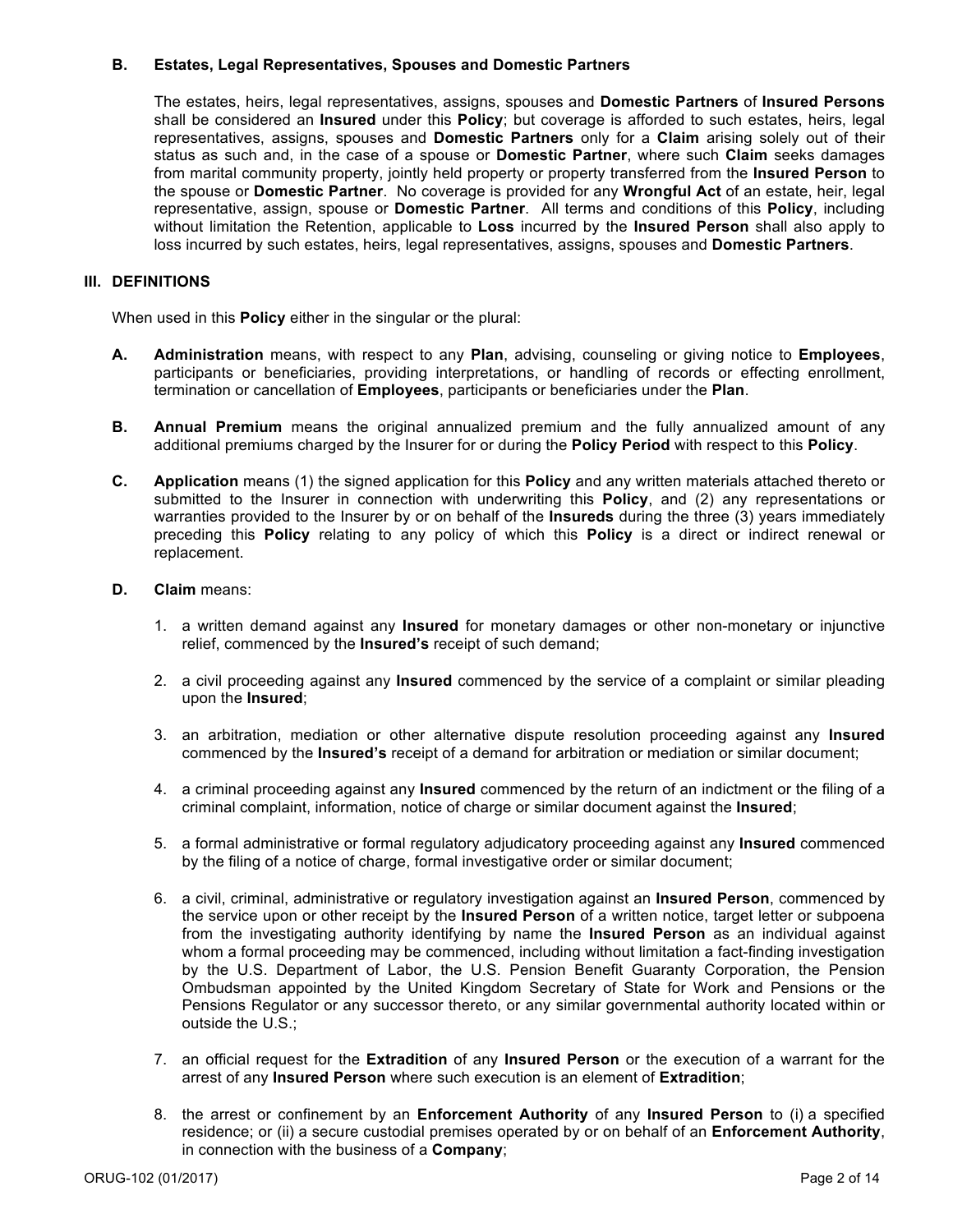- 9. a written demand that an **Insured** toll or waive a statute of limitations relating to a potential **Claim** otherwise described in this definition, commenced by the **Insured's** receipt of such demand;
- 10. an **Inquiry**, if and when the **Insured Persons**, the **Plan** or the **Company** elect at their option to give to the Insurer written notice thereof pursuant to Section V. C. below; or
- 11. solely for purposes of Insuring Clause B., a **Voluntary Compliance Program Notice**;

including any appeal therefrom.

- **E. Committee** means any committee established by the **Company** with respect to a **Plan** and which solely consists of natural person members who otherwise are **Insured Persons**.
- **F. Company** means, collectively, the **Parent Company** and the **Subsidiaries**, including any such organization as a debtor in possession under United States bankruptcy law or an equivalent status under the law of any other country.
- **G. Defense Costs** means reasonable costs, charges, fees (including but not limited to attorneys' fees and experts' fees) and expenses (other than regular or overtime wages, salaries, fees or benefits of the directors, officers or employees of the **Company**) incurred by the **Insureds** (1) in investigating, adjusting, defending or appealing **Claims** and the premium for appeal, attachment or similar bonds but without any obligation to apply for or furnish any such bonds, or (2) at the Insurer's request to assist the Insurer in investigating a **Claim**.
- **H. Domestic Partner** means any natural person qualifying as a domestic partner under either (1) the provisions of any applicable federal, state or local law, or (2) the provisions of any formal program established by the **Company**.
- **I. Employee** means (1) any natural person whose service or labor was, now is, or shall become engaged and directed by a **Company**, including any part-time, leased, seasonal or temporary employee, intern or volunteer, and (2) any other natural person who was, now is or shall become a duly elected or appointed director, trustee, **Manager**, regent, governor or officer of a **Company**.
- **J. Enforcement Authority** means any federal, state, local or foreign law enforcement or governmental authority (including without limitation the U.S. Department of Justice and any federal or state attorney general) or the enforcement unit of any self-regulatory body.
- **K. ERISA** means the Employee Retirement Income Security Act of 1974, as amended, or any rules and regulations promulgated thereunder, or any similar or related state, local or foreign statute, rule, regulation or common law.
- **L. Executive Officers** means with respect to any **Company** its past, present and future chairperson, chief executive officer, chief financial officer and chief legal officer or equivalent.
- **M. Extended Reporting Period** means the period for the extension of coverage, if exercised, described in Section II. A. or V. G. 2. of this **Policy**.
- **N. Extradition** means any formal process (including without limitation an extradition proceeding pursuant to the U.K. Extradition Act of 2003 or the equivalent in any other jurisdiction) by which an **Insured Person** located in any country is surrendered or is sought to be surrendered to any other country for trial, or otherwise to answer any criminal accusation, for a **Wrongful Act**.
- **O. Financial Impairment** means the status of the **Company** resulting from (1) the appointment by any state or federal or foreign official, agency or court of any receiver, conservator, liquidator, trustee, rehabilitator or similar official to take control of, supervise, manage or liquidate the **Company**, or (2) the **Company** becoming a debtor in possession.
- **P. Inquiry** means any request, demand or subpoena by an **Enforcement Authority**, or by or on behalf of the **Company** (including a **Company's** Board of Directors or a committee of the Board of Directors), to interview or depose an **Insured Person**, or for the production of documents by an **Insured Person**, in his or her capacity as such, whether or not such **Insured Person** allegedly committed a **Wrongful Act**,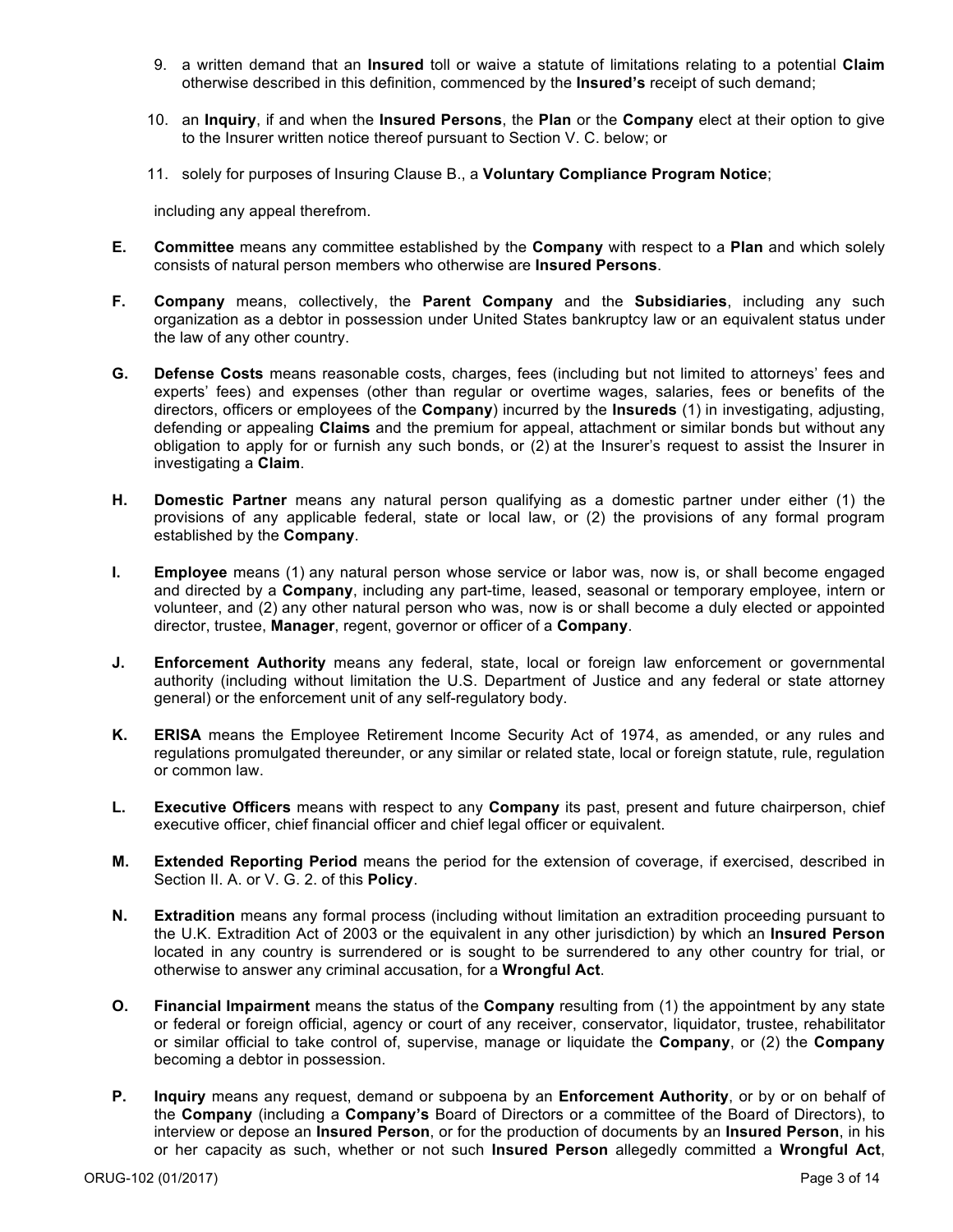provided that such request, demand or subpoena (1) is not part of a routine or regularly scheduled audit, inspection or general oversight or compliance activity, and (2) shall not preclude coverage under this **Policy** for any related subsequent **Claim** first made during the **Policy Period** or any applicable **Extended Reporting Period** if the **Insured Persons**, a **Plan** and the **Company** do not give notice to the Insurer of such request, demand or subpoena. An **Inquiry** is commenced by the **Insured Person's** receipt of such request, demand or subpoena.

#### **Q. Insured Persons** means:

- 1. any one or more natural persons who were, now are or shall become a duly elected or appointed director, trustee, **Manager**, regent, governor, officer, in-house general counsel, controller, risk manager, director of human resources or their functional equivalent of the **Company**;
- 2. any **Employee** not described in subparagraph 1. above;
- 3. any one or more natural persons who were, now are, or shall become an employee or trustee of a **Plan**; and
- 4. any other past, present or future natural person fiduciary of a **Plan**, provided that such natural person fiduciary is added as an **Insured Person** by written endorsement to this **Policy**.
- **R. Insureds** means the **Company**, any **Plan**, any **Committee**, and any **Insured Persons**.
- **S. Interrelated Wrongful Acts** means all **Wrongful Acts** based upon, arising out of, or attributable to the same or related facts, circumstances, situations, events, transactions or causes.
- **T. Loss** means the amount which the **Insureds** become legally obligated to pay on account of **Claims** made against them for which coverage applies, including, but not limited to, (1) damages (including punitive, exemplary or multiple damages if insurable as provided below), (2) judgments, (3) any award of prejudgment and post-judgment interest with respect to covered damages, (4) settlements, (5) **Defense Costs**, (6) claimant's attorney's fees and costs for which an **Insured** against whom the **Claim** is made is legally obligated to pay by reason of Section 502(g) of **ERISA** or a court order or settlement agreement to which the Insurer consents pursuant to Section V. D., and (7) the following civil penalties:
	- 1. the five percent (5%) or less, or the twenty percent (20%) or less, civil penalties imposed upon an **Insured** as a fiduciary under Section 502 (i) or (l), respectively, of **ERISA**;
	- 2. civil penalties imposed by the Pension Ombudsman appointed by the United Kingdom Secretary of State for Work and Pensions or any successor thereto, or the Pensions Regulator or any successor thereto, or Ireland's Pensions Board or Pensions Ombudsman, but only if the funds or assets of the **Plan** are not used to pay, reimburse or fund the premium for this **Policy**;
	- 3. civil penalties upon an **Insured** as a fiduciary pursuant to Section 502(c) of **ERISA**; provided that the Insurer's maximum limit of liability under this **Policy** for all such civil penalties resulting from all **Claims** first made during the **Policy Period** shall be the 502(c) Penalties Sublimit of Liability set forth in Item 3. (b) (ii) of the Declarations, which amount shall be part of, and not in addition to, the Aggregate Limit of Liability set forth in Item 3. (a) of the Declarations; or
	- 4. civil money penalties imposed upon an **Insured** for the violation by such **Insured** of the privacy provisions of the Health Insurance Portability and Accountability Act of 1996, as amended; provided that the Insurer's maximum limit of liability under this **Policy** for all such civil penalties resulting from all **Claims** first made during the **Policy Period** shall be the HIPAA Penalties Sublimit of Liability set forth in Item 3. (b) (ii) of the Declarations, which amount shall be part of, and not in addition to, the Aggregate Limit of Liability as set forth in Item 3. (a) of the Declarations.

Solely for the purposes of Insuring Clause B., **Loss** means **Voluntary Compliance Program Loss** and **Defense Costs** resulting from a **Voluntary Compliance Program Notice**.

**Loss** (other than **Defense Costs**) does not include (1) any amount for which the **Insureds** are absolved from payment, (2) taxes imposed by law, (3) fines or penalties imposed by law, other than civil penalties expressly referenced above, (4) any costs incurred by the **Company** or a **Plan** to comply with any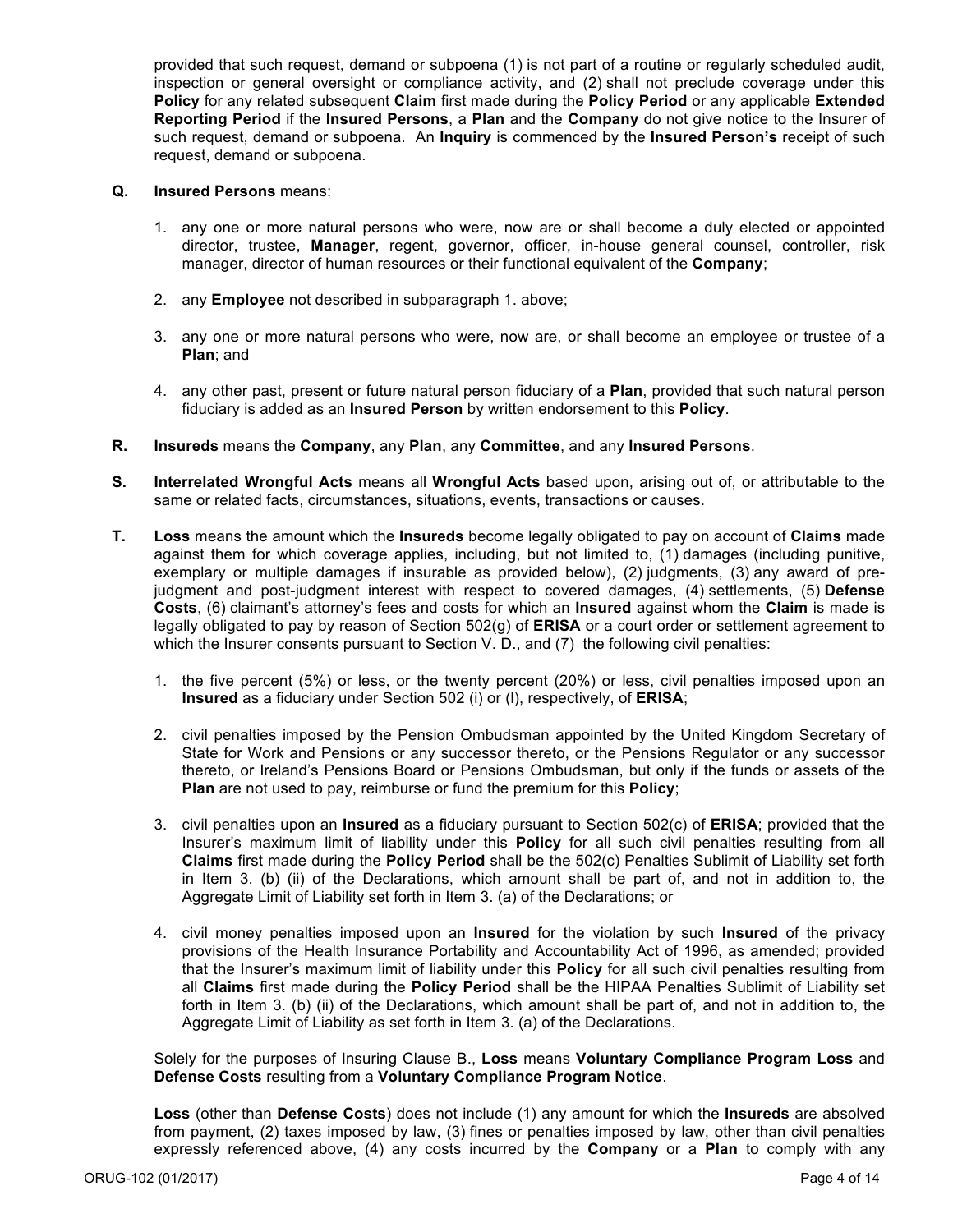injunctive or other non-monetary relief or any agreement to provide such relief, (5) cleanup costs relating to hazardous materials, pollution or product defects, or (6) matters uninsurable under the law pursuant to which this **Policy** is construed.

The insurability of punitive, exemplary or multiple damages or penalties otherwise included within this definition shall be determined under the internal laws of any applicable jurisdiction most favorable to the **Insureds**, including without limitation the jurisdiction in which the **Parent Company**, the **Insured Persons**, the Insurer, this **Policy** or such **Claim** is located.

- **U. Managers** means any natural person who was, now is or shall become a manager, member of the Board of Managers or equivalent executive of a **Company** that is a limited liability company.
- **V. Parent Company** means the organization first named in Item 1. of the Declarations.

#### **W. Plan** means:

- 1. any employee benefit plan, welfare benefit plan, or pension benefit plan as defined under **ERISA**, including any **VEBA**, located anywhere in the world, which is operated solely by a **Company**, or operated jointly by a **Company** and a labor organization only for the benefit of the **Employees** of such **Company**; provided that any coverage under this **Policy** relating to an employee stock ownership plan created or acquired during the **Policy Period** shall be subject to Section V. G. 4. below;
- 2. any other employee benefit plan or program or fringe benefit or excess benefit plan not subject to **ERISA** located anywhere in the world which is operated solely by a **Company**, or operated jointly by a **Company** and a labor organization only for the benefit of the **Employees** of such **Company**;
- 3. any other plan, program or fund specifically included as a **Plan** by written endorsement to this **Policy**; and
- 4. solely with respect to a **Wrongful Act** described in Section III. EE. 2., any insurance for unemployment, workers compensation, social security or disability benefits for **Employees**, provided that such insurance is government-mandated.

Notwithstanding anything to the contrary set forth in this **Policy**, and except as otherwise provided in Section V. G. 4. below, **Plan** shall not include any employee stock ownership plan created or acquired by the **Company** during the **Policy Period**.

- **X. Policy** means, collectively, the Declarations, the **Application**, this policy form and any endorsements hereto.
- **Y. Policy Period** means the period of time specified in Item 2. of the Declarations, subject to prior termination in accordance with Section V. I. of this **Policy**.

## **Z. Subsidiary** means:

- 1. any organization in which more than fifty percent (50%) of the outstanding voting securities representing the present right to vote for election of or to appoint or designate directors, **Managers** or equivalent executives is owned, directly or indirectly, in any combination, by one or more **Companies**;
- 2. any organization in which one or more **Companies**, in any combination, have the right, pursuant to a written contract with or the by-laws, charter, operating agreement or similar document of such organization, to elect or appoint a majority of the directors, **Managers** or equivalent executives of such organization; and
- 3. any foundation or charitable trust controlled or exclusively sponsored by one or more **Companies**;

on or before the inception of the **Policy Period**.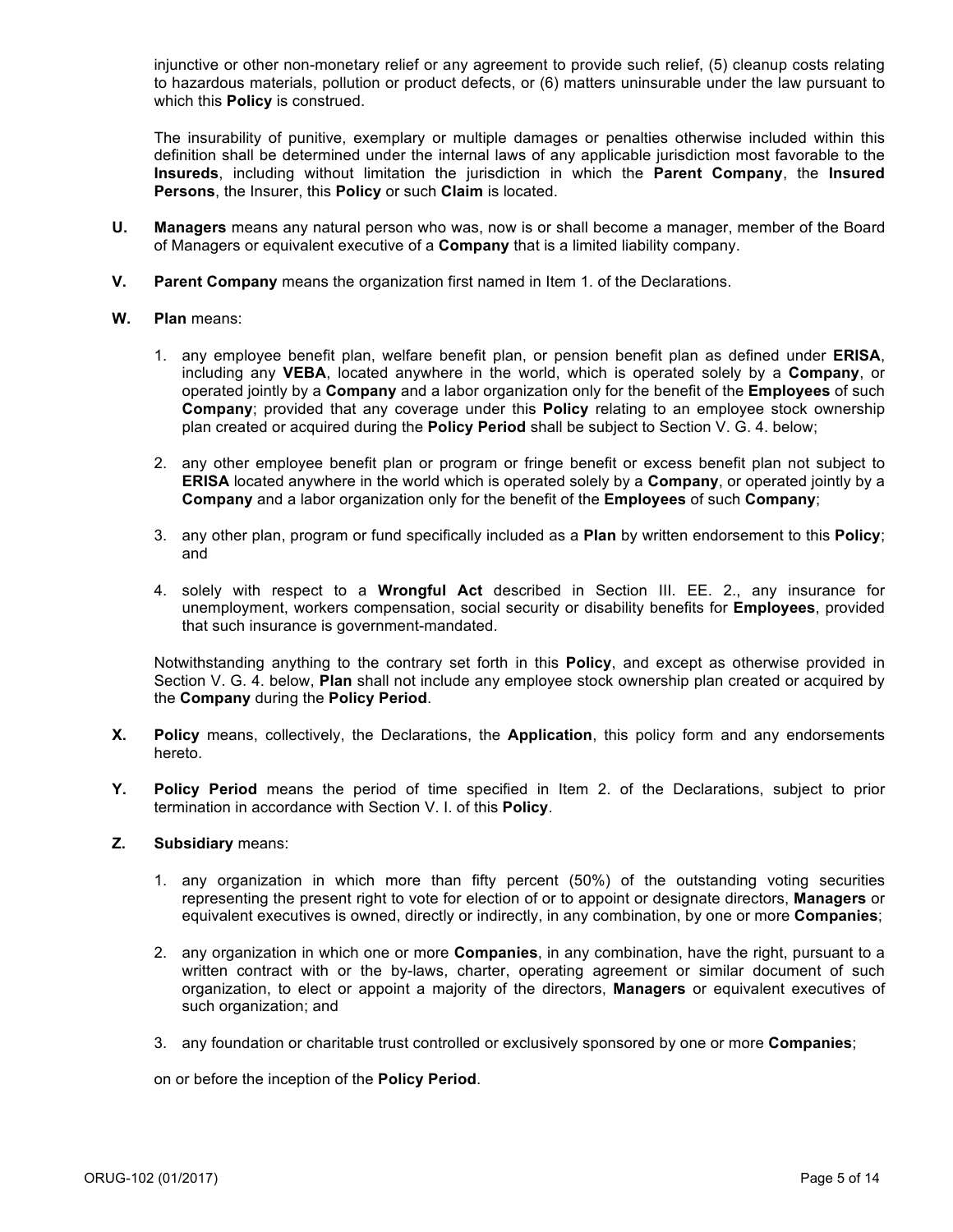- **AA. VEBA** means Voluntary Employees' Beneficiary Associations as set forth in Section 501(c)(9) of the Internal Revenue Code of 1986, as amended. Such Associations may offer the following benefits for voluntary members who are **Employees**, their dependents or beneficiaries: life insurance, accident insurance, sick leave pay, supplemental unemployment or other benefits.
- **BB. Voluntary Compliance Program** means any voluntary compliance resolution program, or any similar voluntary settlement program, administered by the U.S. Department of Labor, the U.S. Internal Revenue Service or any other governmental authority, including without limitation the Voluntary Fiduciary Correction Program, the Employee Plans Compliance Resolution System and the Delinquent Filer Voluntary Compliance Program.
- **CC. Voluntary Compliance Program Loss** means fines, penalties, sanctions, or fees collected from an **Insured** by a governmental authority pursuant to a **Voluntary Compliance Program** resulting from unintentional non-compliance by a **Plan** with any statute, rule or regulation, provided that the **Voluntary Compliance Program Notice** relating thereto was given to the Insurer during the **Policy Period**.
- **DD. Voluntary Compliance Program Notice** means prior written notice by the **Insured** to the Insurer that it is the **Insured's** intent to enter into a **Voluntary Compliance Program** with respect to any **Plan**, provided that no **Insured Person** had any knowledge that such **Plan** actually was or allegedly was not compliant as of (1) the inception date of this **Policy**; or (2) the inception of the first policy in an uninterrupted series of policies issued by the Insurer of which this **Policy** is a direct or indirect renewal or replacement, whichever is earlier.
- **EE. Wrongful Act** means any actual or alleged:
	- 1. error, misstatement, misleading statement, neglect, breach of duty, omission or act committed or attempted by an **Insured** in the discharge of duties as fiduciaries of any **Plan**;
	- 2. negligent act, error or omission committed or attempted by an **Insured** in the **Administration** of any **Plan**;
	- 3. other matter claimed against an **Insured** solely by reason of the **Insured's** service as a fiduciary of any **Plan**; or
	- 4. negligent act, error or omission committed or attempted by an **Insured** in such **Insured's** settlor capacity with respect to establishing, amending, terminating or funding any **Plan**.

## **IV. EXCLUSIONS**

- **A.** The Insurer shall not be liable for **Loss** on account of that portion of any **Claim** made against any **Insured**:
	- 1. Prior Notice

based upon, arising out of, or attributable to any fact, circumstance, situation, **Wrongful Act** or claim which has been the subject of any written notice under any other fiduciary liability insurance policy or coverage part if such notice is given under such other policy prior to the inception of the **Policy Period** and if the insurer of such other policy does not reject such notice as invalid;

2. Prior Proceedings

based upon, arising out of, or attributable to any **Claim** or other litigation, arbitration or administrative or regulatory proceeding or investigation involving any **Insured**, pending on or before the applicable Prior Litigation Date set forth in Item 5. of the Declarations, or the same or substantially the same fact, circumstance or situation underlying or alleged therein;

## 3. Bodily Injury/Property Damage

for bodily injury (other than mental anguish or emotional distress), sickness, disease or death of any person, or for damage to or destruction of any tangible property including loss of use thereof;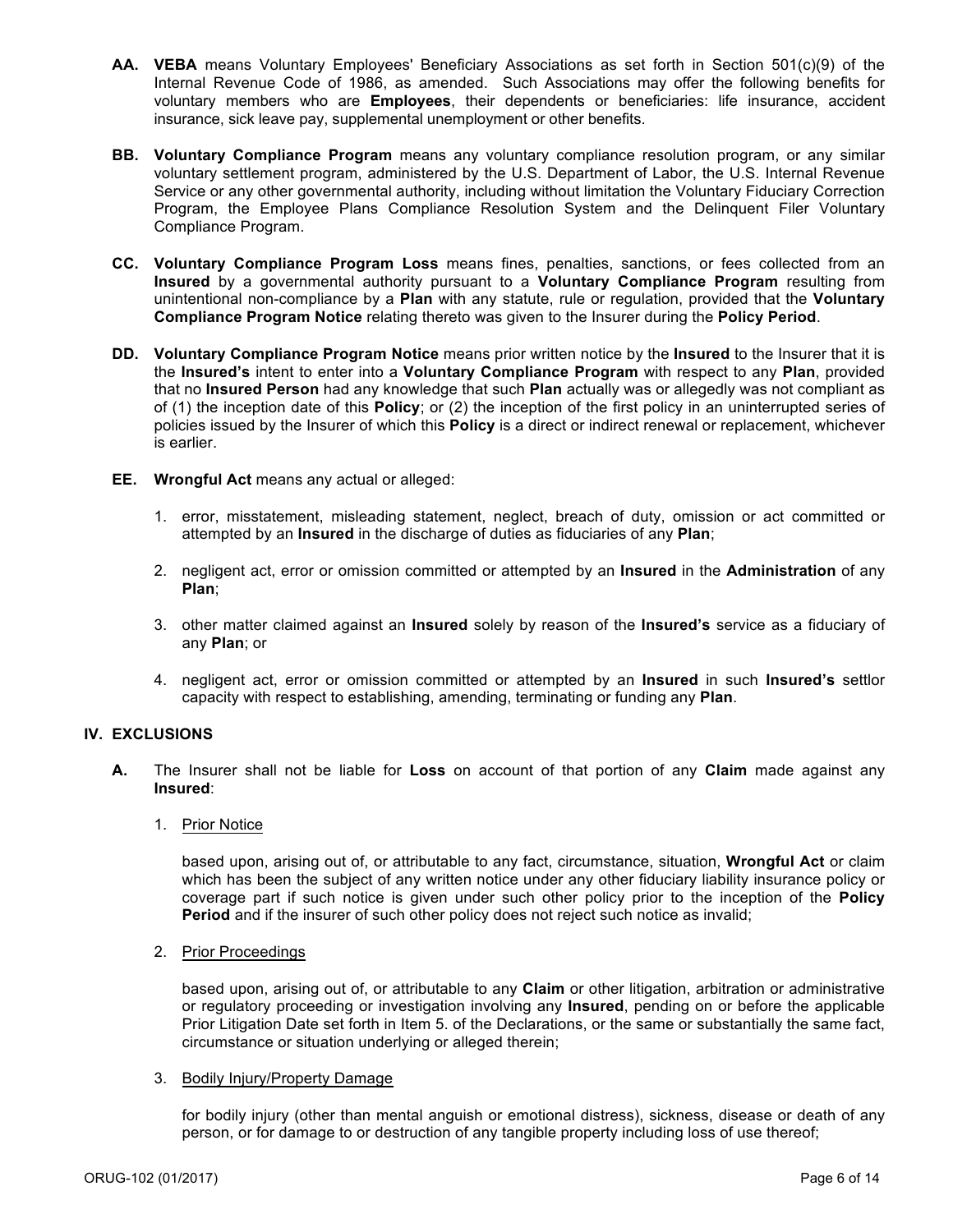#### 4. New Subsidiaries

for **Wrongful Acts** actually or allegedly committed or attempted by a **Subsidiary**, its **Plans** or their **Insured Persons** before the date such **Subsidiary** became an **Insured**;

5. Conduct

based upon, arising out of, or attributable to:

- a. any deliberately fraudulent act or omission or any willful violation of law by such **Insured**; or
- b. such **Insured** gaining any financial profit or financial advantage or receiving financial remuneration to which such **Insured** was not legally entitled;

if a final and non-appealable adjudication in an underlying proceeding establishes such **Insured** committed such fraudulent conduct or willful violation of law or received such profit, advantage or remuneration;

6. Statutory Benefits

for any actual or alleged violation of the responsibilities, obligations or duties imposed by any law, rule or regulation governing workers' compensation, unemployment insurance, unemployment compensation, social security or disability benefits; provided this exclusion shall not apply with respect to any responsibilities, obligations or duties imposed by:

- a. the Consolidated Omnibus Budget Reconciliation Act of 1985, as amended, and any rules or regulations promulgated thereunder; or
- b. the Health Insurance Portability and Accountability Act of 1996, as amended, and any rules or regulations promulgated thereunder; or
- 7. Contractually Assumed Liability

for any liability of others assumed by any **Insured** under any contract or agreement, provided this exclusion shall not apply to:

- a. any liability that would have attached to the **Insured** in the absence of such contract or agreement; or
- b. any liability assumed in accordance with or under the agreement or declaration of trust pursuant to which a **Plan** was established.
- **B.** The Insurer shall not be liable for **Loss**, other than **Defense Costs**, that constitutes or is substantially equivalent to (1) benefits due or to become due under any **Plan**, (2) benefits which would be due under any **Plan** if such **Plan** complied with all applicable law, or (3) any plaintiff attorneys' fees based upon a percentage of such benefits or payable from a common fund established to pay such benefits; provided this exclusion shall not apply to:
	- 1. benefits payable by a natural person **Insured** as a personal obligation, and recovery for such benefits is based upon a covered **Wrongful Act**; or
	- 2. that portion of a settlement or judgment attributable to **Wrongful Acts** which actually or allegedly cause or contribute to a reduction or loss in the value of a **Plan's** assets or a participant's account in the **Plan** due to investment losses, lost investment opportunities, excessive costs or failure to comply with the participant's investment directions, even if the amounts sought or recovered by the plaintiff in such **Claim** are described by plaintiffs as "benefits" or determined by a court to be "benefits."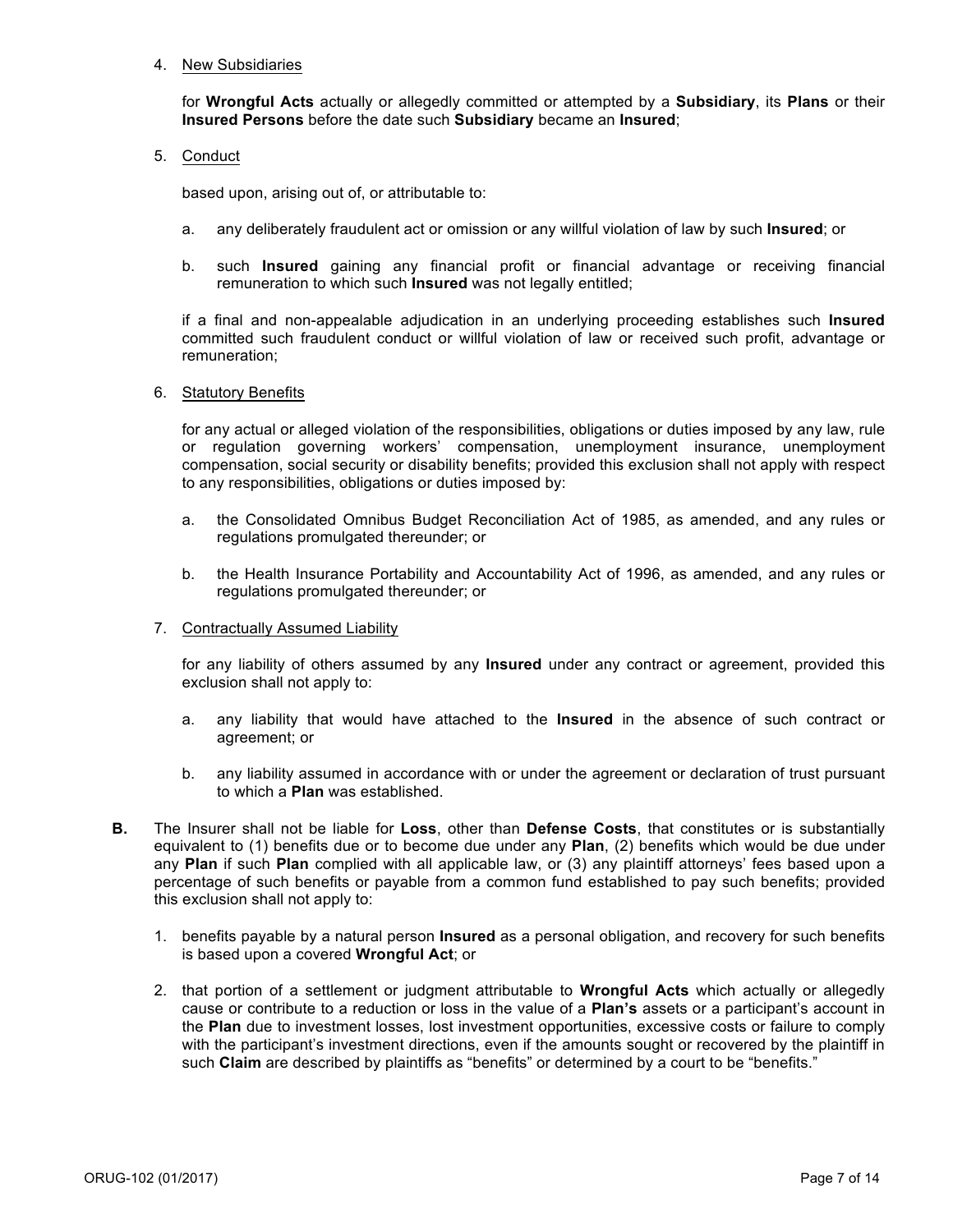#### **C. Severability of Exclusions**

For the purpose of determining the applicability of any Exclusion set forth in this **Policy**:

- 1. the **Wrongful Act** of any **Insured Person** shall not be imputed to any other **Insured Persons**; and
- 2. only the **Wrongful Act** of any **Executive Officer** of a **Company** shall be imputed to such **Company** and its **Subsidiaries** and **Plans**.

#### **V. GENERAL TERMS AND CONDITIONS**

#### **A. Limit of Liability**

For the purposes of this **Policy**, all **Claims** which in whole or in part arise out of the same **Wrongful Act** or **Interrelated Wrongful Acts** shall be deemed one **Claim**, and such **Claim** shall be deemed to be first made on the date the earliest of such **Claims** is first made, regardless of whether such date is before or during the **Policy Period**. All **Loss** resulting from a single **Claim** shall be deemed a single **Loss**.

Subject to the Sublimits of Liability stated in Item 3. (b) of the Declarations, the amount stated in Item 3. (a) of the Declarations shall be the maximum aggregate liability of the Insurer under this **Policy** for all covered **Loss** resulting from all covered **Claims**, regardless of the number of **Claims** or the time of payment by the Insurer.

The Limit of Liability for the **Extended Reporting Period**, if exercised, shall be part of and not in addition to the Limit of Liability for the **Policy Period**. The purchase of the **Extended Reporting Period** shall not increase or reinstate the aggregate Limit of Liability or the Sublimits of Liability, which shall be the respective maximum liability of the Insurer for the **Policy Period** and **Extended Reporting Period**, combined.

**Defense Costs** shall be part of and not in addition to the aggregate Limit of Liability and Sublimits of Liability set forth in Item 3. of the Declarations, and **Defense Costs** shall reduce and may exhaust such Limit of Liability or Sublimits of Liability. If the Limit of Liability or Sublimit of Liability applicable to a **Loss** is exhausted by payment of **Loss**, the Insurer's obligations under this **Policy** (including any duty to defend a **Claim** which is only subject to such exhausted Limit of Liability or Sublimit of Liability) with respect to such **Loss** shall be completely fulfilled and extinguished. The Insurer is entitled to pay **Loss** as it becomes due and payable by the **Insureds**, without consideration of other future payment obligations.

## **B. Retention**

Except as otherwise provided in this Section V. B., the Insurer's liability with respect to **Loss** arising from each **Claim** shall apply only to that part of **Loss** which is excess of the applicable Retention amount set forth in Item 4. of the Declarations. If different parts of a single **Claim** are subject to different Retentions, the applicable Retentions will be applied separately to each part of such **Loss**, but the sum of such Retentions shall not exceed the largest applicable Retention. The applicable Retention shall be eroded by paying covered **Loss** otherwise subject to such Retention.

If the **Company** is permitted or required by common or statutory law, but fails or refuses, other than for reason of **Financial Impairment**, to advance **Defense Costs** or indemnify the **Insured Persons** for **Loss**, then any payment by the Insurer of such **Defense Costs** or other **Loss** shall not be reduced by the applicable Retention. However, if the Insurer pays such **Defense Costs** or such other **Loss**, the **Company** shall reimburse the Insurer for such amounts to the extent the applicable retention is not then exhausted, and such amounts shall become immediately due and payable as a direct obligation of the **Company** to the Insurer. The **Company** agrees to indemnify and advance on behalf of the **Insured Persons** all such **Defense Costs** and other **Loss** otherwise covered under this **Policy** to the fullest extent permitted or required by applicable law. For purposes of this paragraph, the shareholder, **Managers**, and Board of Director resolutions of the **Company** shall be deemed to provide indemnification for such **Defense Costs** or other **Loss** to the fullest extent permitted by law.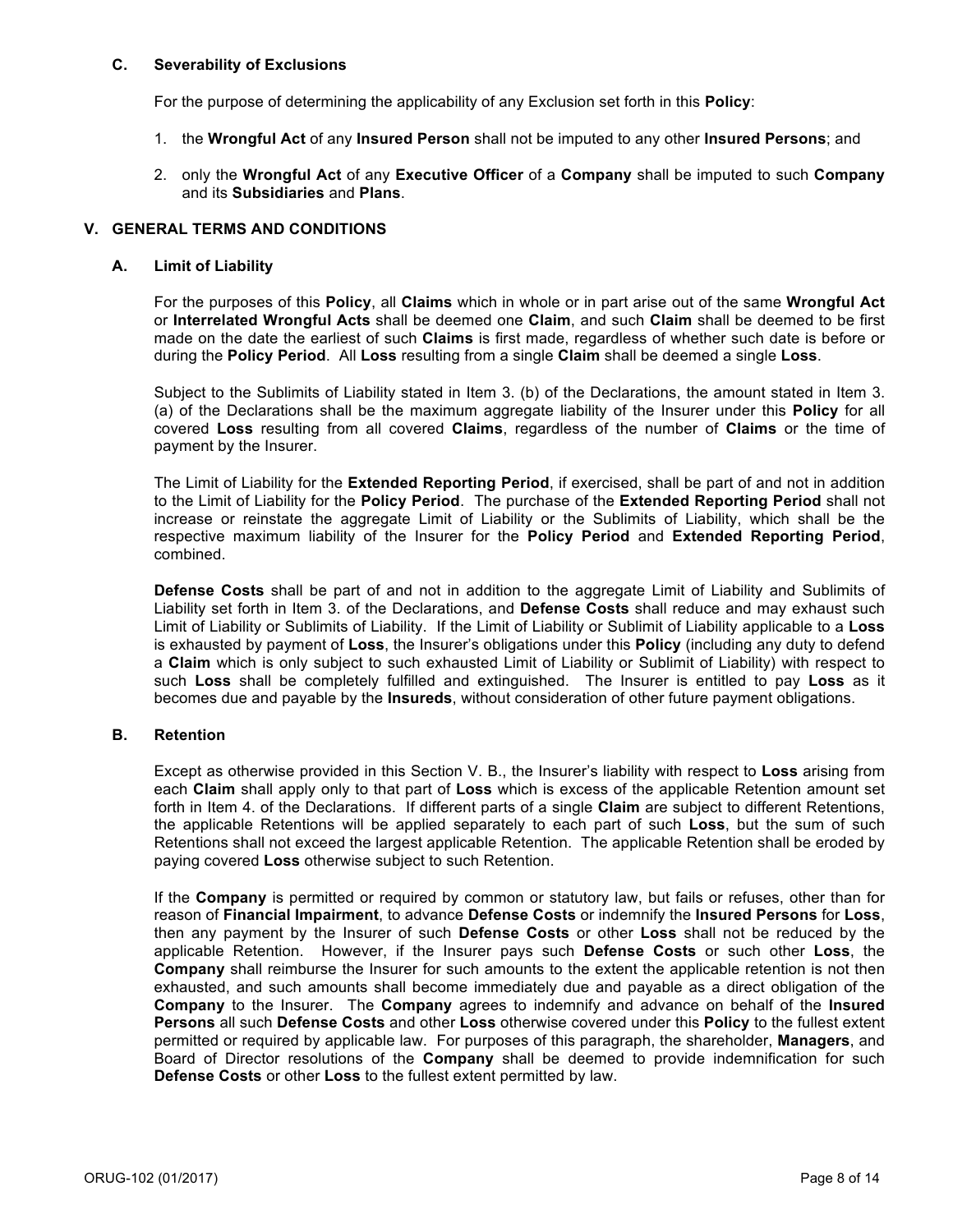## **C. Notice**

The **Insureds** shall give to the Insurer written notice of any **Claim** made against the **Insureds** as soon as practicable after any **Executive Officer** or the **Company's** risk manager first learns of such **Claim**, but in no event later than (1) ninety (90) days after expiration of the **Policy Period**, if the **Extended Reporting Period** is not exercised, or (2) expiration of the **Extended Reporting Period**, if exercised. If a **Company**, a **Plan** or an **Insured Person**, in their sole and absolute discretion, elects to seek coverage for an **Inquiry**, the **Company**, **Plan** or **Insured Person** shall give written notice to the Insurer of such **Inquiry**. Any coverage under this **Policy** with respect to such **Inquiry** shall only apply to **Defense Costs** incurred after the date notice of the **Inquiry** is given to the Insurer.

If during the **Policy Period** or the **Extended Reporting Period**, if exercised, the **Insureds** first become aware of any circumstances which may reasonably give rise to a future **Claim** under this **Policy** and during such **Policy Period** or **Extended Reporting Period**, if exercised, give written notice to the Insurer of the circumstances, the anticipated **Wrongful Act** allegations, the reasons for anticipating such **Claim** and full particulars as to dates, persons and entities involved, then any **Claim** which arises out of such circumstances shall be deemed to have been first made during the **Policy Period** or the **Extended Reporting Period**, if exercised, in which such written notice was received by the Insurer. No coverage is provided for fees and expenses incurred in connection with a potential **Claim** or **Voluntary Compliance Program Notice** prior to the time such potential **Claim** becomes an actual **Claim** or prior to the time such **Voluntary Compliance Program Notice** is reported to the Insurer.

All notices under any provision of this **Policy** shall be in writing and given by email, mail, prepaid express courier, or facsimile properly addressed to the appropriate party. Notice to the **Insureds** may be given to the **Parent Company** at the address as shown in Item 1. of the Declarations. Notice to the Insurer shall be given to the respective address set forth in Item 7. of the Declarations. Notice given as described above shall be deemed to be received and effective upon actual receipt thereof by the addressee or one day following the date such notice is sent, whichever is earlier.

## **D. Defense and Settlement**

The Insurer shall have the right and duty to defend any **Claim** covered by this **Policy**, regardless of whether or not any of the allegations are groundless, false or fraudulent. The Insurer's duty to defend any **Claim** shall cease upon exhaustion of the applicable Limit of Liability or Sublimit of Liability. The Insurer may make any investigation it deems necessary and may, with the consent of the **Insureds**, make any settlement of any **Claim** it deems appropriate.

The **Insureds** agree not to settle or offer to settle any **Claim**, select defense counsel, incur any **Defense Costs** or otherwise assume any contractual obligation or admit any liability with respect to any **Claim** without the Insurer's written consent. Only those settlements, **Defense Costs**, assumed obligations or admissions to which the Insurer consents shall be recoverable **Loss** under this **Policy**. The **Insureds** shall promptly send to the Insurer all settlement demands or offers received by the **Insureds** from the claimant(s). However, if the **Insureds** are able to settle all **Claims** which are subject to a single Retention for an aggregate amount, including **Defense Costs**, not exceeding such Retention, the Insurer's consent shall not be required for the settlement of such **Claims**.

The Insurer may, with the consent of the **Insured**, make any settlement of any **Claim** covered under this **Policy** which the Insurer deems expedient. If the **Insured** against whom the **Claim** is made withholds consent to any settlement acceptable to the claimant and recommended by the Insurer (a "Proposed Settlement"), the Insurer's liability for all **Loss**, including **Defense Costs**, incurred by such **Insured** on account of such **Claim** shall not exceed:

- 1. the amount of the Proposed Settlement plus covered **Defense Costs** incurred up to the date of the **Insured's** refusal to consent to the Proposed Settlement of such **Claim**; and
- 2. eighty-five percent (85%) of any covered **Loss**, including **Defense Costs**, in excess of the amount referenced in paragraph 1. above, incurred in connection with such **Claim**; subject in all events to the applicable Retention and Limit of Liability. The remaining fifteen percent (15%) of any covered **Loss**, including **Defense Costs**, in excess of the amount referenced in paragraph 1. above will be borne by the **Insured**, notwithstanding anything to the contrary in this **Policy**.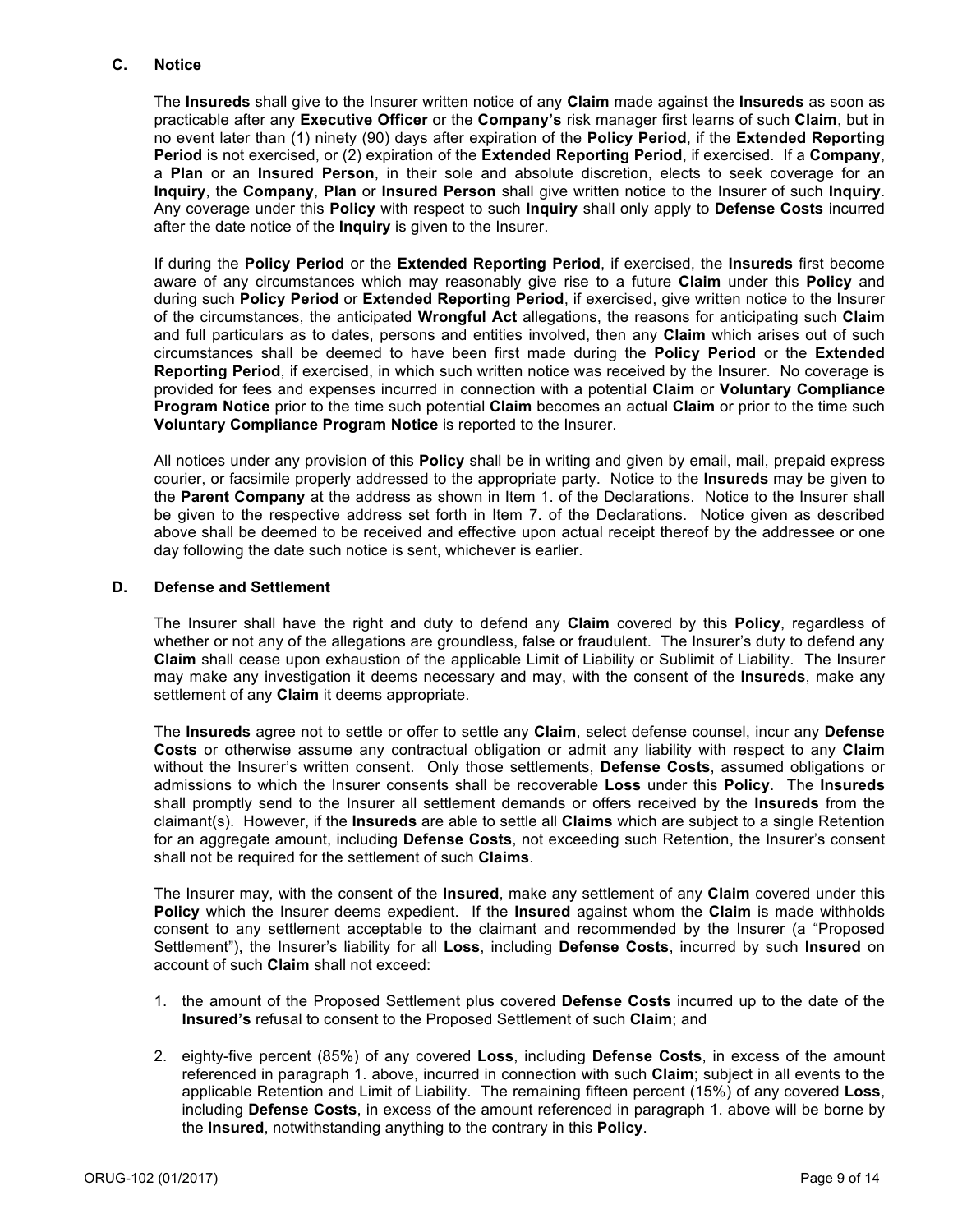The **Insureds** agree to provide the Insurer with all information, assistance and cooperation which the Insurer reasonably requests and agree that in the event of a **Claim** or **Loss** the **Insureds** will do nothing that shall prejudice the Insurer's position or its potential or actual rights of recovery.

The failure of any **Insured** to comply with this Section V. D. shall not impair the rights of any other **Insured Person** under this **Policy**.

The Insurer and the **Insureds** shall not unreasonably withhold any consent referenced in this Section V. D.

#### **E. Allocation**

If in any **Claim** the **Insureds** who are afforded coverage for such **Claim** incur **Loss** jointly with others (including **Insureds**) who are not afforded coverage for such **Claim**, or incur an amount consisting of both **Loss** covered by this **Policy** and loss not covered by this **Policy** because such **Claim** includes both covered and uncovered matters, then the **Insureds** and the Insurer shall allocate such amount between covered **Loss** and uncovered loss as follows:

- 1. **Defense Costs**: one hundred percent (100%) of **Defense Costs** incurred by such **Insured** resulting from such **Claim** shall be covered **Loss**; and
- 2. Loss other than **Defense Costs**: all remaining loss incurred by such **Insured** from such **Claim** shall be allocated between covered **Loss** and uncovered loss based upon the relative legal and financial exposures of the parties to such matters and, in the event of a settlement, based also upon the relative benefits to the parties from settlement of the covered and uncovered matters.

#### **F. Other Insurance**

If any **Loss** under this **Policy** is insured under any other valid and collectible policy(ies), prior or current, then this **Policy** shall cover such **Loss**, subject to its limitations, conditions, provisions and other terms, only to the extent that the amount of such **Loss** is in excess of the amount of such other insurance whether such other insurance is stated to be primary, contributory, excess, contingent or otherwise, unless such other insurance is (1) written only as specific excess insurance over the Limit of Liability provided in this **Policy**, or (2) a personal liability or umbrella insurance policy purchased by an **Insured Person**.

#### **G. Transactions Changing Coverage**

1. Acquisition or Creation of Another Organization

#### If, during the **Policy Period**, the **Company**:

- a. acquires voting securities or voting rights in another organization or creates another organization, which as a result of such acquisition or creation becomes a **Subsidiary**; or
- b. acquires any organization by merger into or consolidation with the **Company**;

then, subject to all terms and conditions of this **Policy**, such organization and its **Insureds** shall be covered under this **Policy** but only with respect to covered **Wrongful Acts** taking place after such acquisition or creation unless the Insurer agrees to provide coverage by endorsement for **Wrongful Acts** taking place prior to such acquisition or creation.

If the assets of such acquired organization exceed twenty-five percent (25%) of the total assets of the **Parent Company** as reflected in the **Parent Company's** then most recent consolidated financial statements, the **Parent Company**, as a condition precedent to coverage with respect to such **Insureds**, shall give written notice of such acquisition to the Insurer within ninety (90) days after the effective date of such acquisition and shall agree to any additional terms and conditions, and pay any reasonable additional premium, required by the Insurer.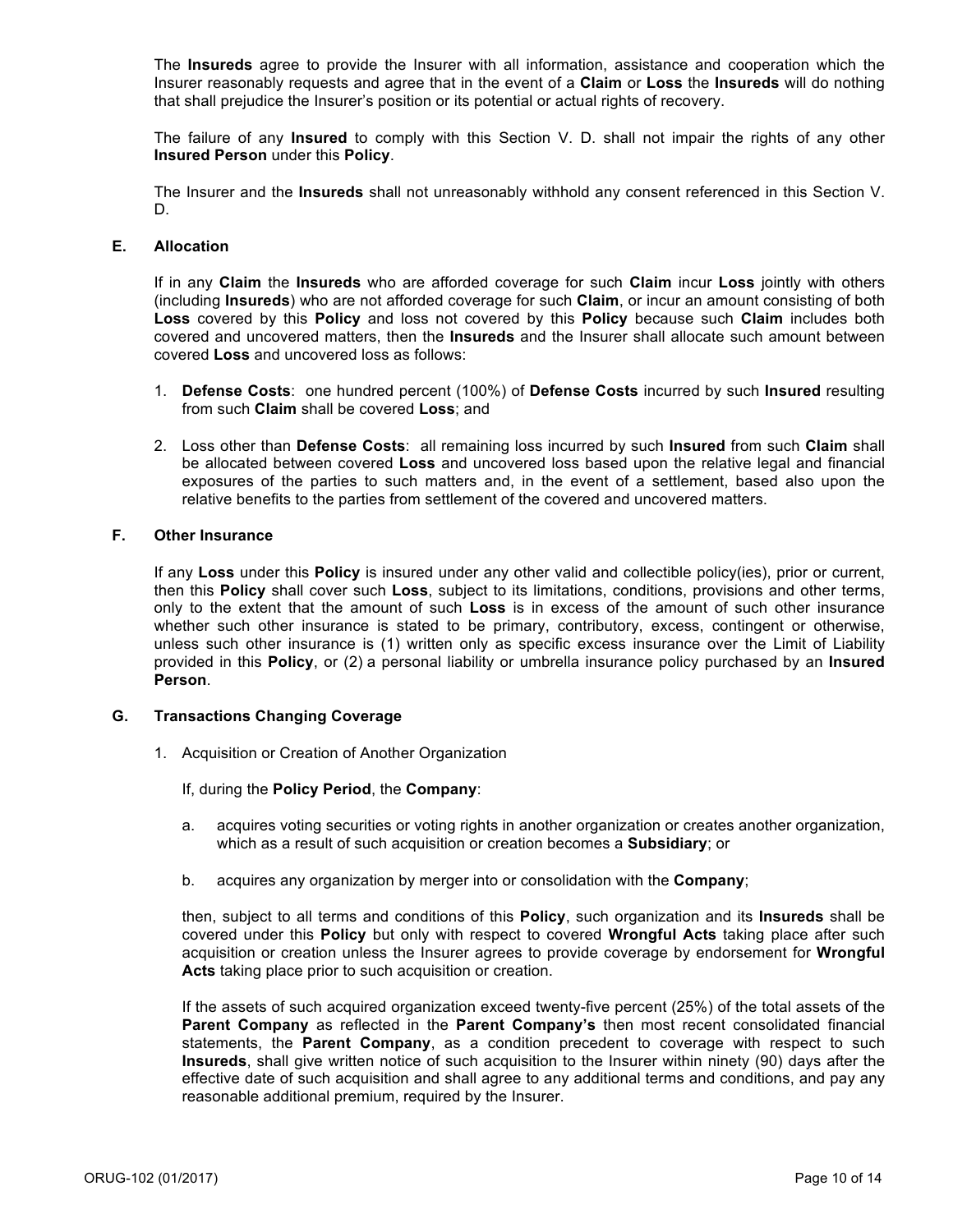### 2. Acquisition of **Parent Company**

If, during the **Policy Period**, any of the following events occur:

- a. the acquisition of the **Parent Company**, or of all or substantially all of its assets, by any person, entity or group of persons or entities acting in concert, or the merger or consolidation of the **Parent Company** into or with another entity such that the **Parent Company** is not the surviving entity; or
- b. the obtaining by any person, entity or group of persons or entities acting in concert of securities or rights which results in such person, entity or group having the right to elect, appoint or designate at least fifty percent (50%) of the directors or **Managers** of the **Parent Company**;

then coverage under this **Policy** will continue in full force and effect until termination of this **Policy**, but only with respect to **Claims** for covered **Wrongful Acts** taking place before such event. Coverage under this **Policy** will cease as of the effective date of such event with respect to **Claims** for **Wrongful Acts** taking place after such event.

If such event occurs, the **Insureds** shall have the right, upon payment of the additional premium described below, to elect an extension of the coverage described in the preceding paragraph for a twelve (12) to seventy-two (72) month **Extended Reporting Period** following the termination of the Policy Period; but the Insurer may, in its sole discretion and subject to any additional terms, conditions and premiums required by the Insurer, agree by written endorsement to this **Policy** to any other **Extended Reporting Period** requested by the **Insureds**. This right to elect an extension of coverage shall lapse unless written notice of such election, together with payment of the additional premium due, is given by the **Insureds** to the Insurer within thirty (30) days following the effective date of such event.

Upon request from any **Insured** following notice to the Insurer of such event, the Insurer shall notify such **Insured** of the additional premium amount for this extension of coverage.

The **Insureds** shall not be entitled to elect this extension of coverage if an **Extended Reporting Period** is elected pursuant to Section II. A. of this **Policy**.

3. Cessation of Subsidiaries

If before or during the **Policy Period** an organization ceases to be a **Subsidiary**, coverage with respect to such **Subsidiary** and its **Insureds** shall apply only with respect to **Claims** for covered **Wrongful Acts** taking place prior to the date such organization ceased to be a **Subsidiary**.

4. Acquisition or Creation of an ESOP

If during the **Policy Period** any **Company** directly or indirectly acquires or creates an employee stock ownership plan ("ESOP"), the **Company** shall give the Insurer written notice of such acquisition or creation, along with any other information the Insurer requests. The Insurer shall, at the **Company's** request, provide a quotation for coverage for **Claims** based upon, arising out of, or attributable to such ESOP, subject to any terms, conditions, limitation of coverage and additional premium as the Insurer, in its sole discretion, may require.

- 5. Plan Termination
	- a. In the event a **Plan** is terminated by a **Company** before or after the inception date of this **Policy**, coverage under this **Policy** for such terminated **Plan** and its **Insureds** shall continue until termination of this **Policy** if and to the extent such **Plan** and its **Insureds**:
		- (i) were **Insureds** at the time of such termination of such **Plan**; or
		- (ii) would have been an **Insured** at the time of such termination of such **Plan** if this **Policy** had been in effect,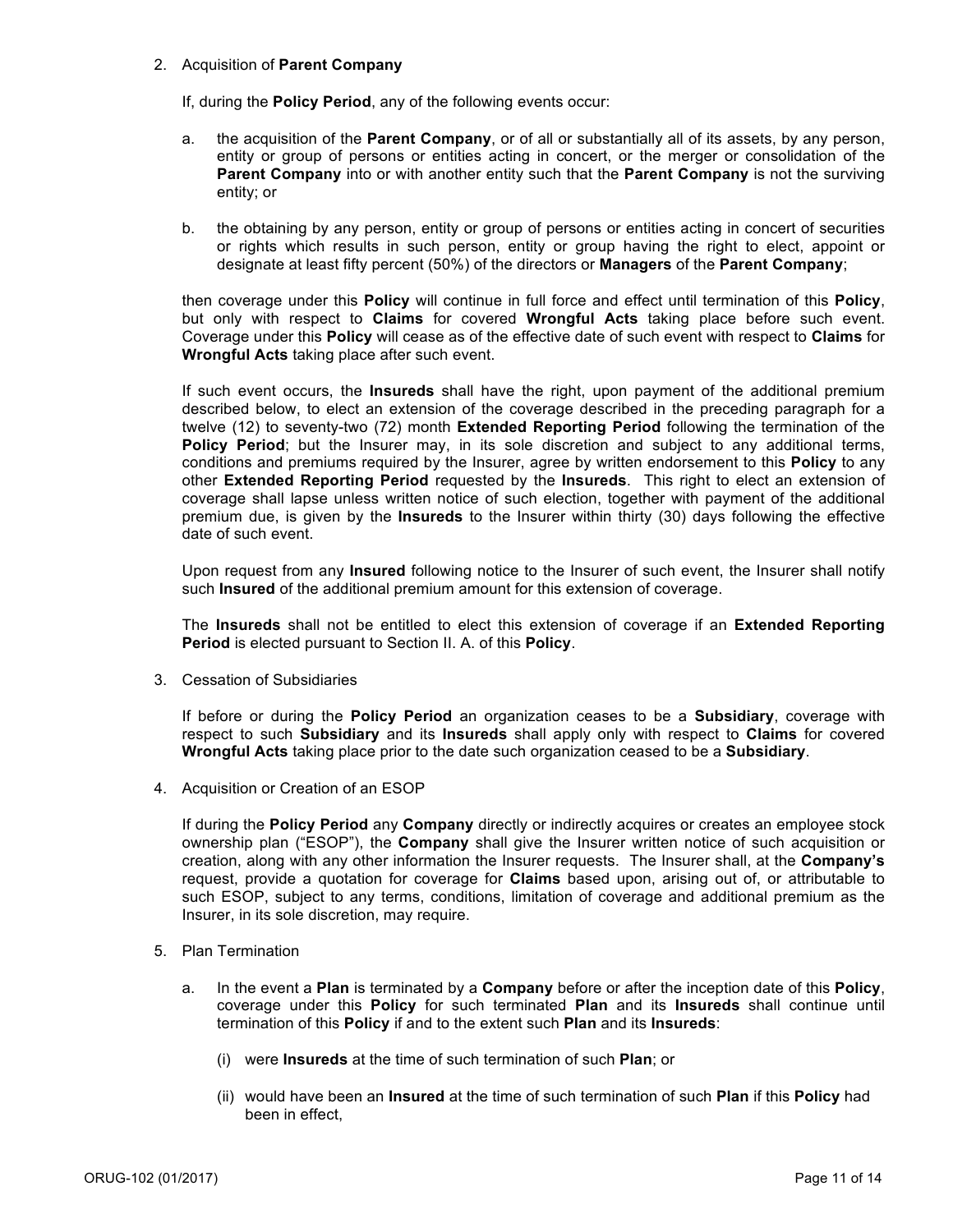provided such coverage shall apply with respect to **Wrongful Acts** occurring prior to or after the date the **Plan** was terminated.

b. In the event the Pension Benefit Guaranty Corporation ("PBGC") becomes the Trustee of a **Plan** before or after the inception date of this **Policy**, coverage under this **Policy** with respect to such **Plan** and its **Insureds** shall continue until termination of this **Policy**, but only with respect to **Wrongful Acts** which occurred prior to the effective date the PBGC became the Trustee of such **Plan**.

## **H. Representations and Severability**

The **Insureds** acknowledge and agree that the statements and information contained in the **Application** are true and are the basis of this **Policy** and are to be considered as incorporated into and constituting a part of this **Policy**. This **Policy** is issued in reliance upon the truth of such representations and warranties.

In the event the **Application** contains any misrepresentation or omission of material information, then coverage under this **Policy** may be voided *ab initio* only as described below:

- 1. coverage for any **Loss** which is incurred by **Insured Persons** and for which the **Company** is neither permitted nor required to indemnify shall not be rescinded or voided by the Insurer in whole or in part for any reason;
- 2. coverage may be voided *ab initio* for **Loss** which is incurred by an **Insured Person** and for which the **Company** is permitted or required to indemnify only if and to the extent such **Loss** is incurred by an **Insured Person** who had knowledge of the facts that were either omitted from or misrepresented in the **Application**, whether or not such **Insured Person** knew the **Application** contained such misrepresentation or omission; and
- 3. coverage for a **Company** and its **Subsidiaries** and **Plans** may be voided *ab initio* for **Loss** otherwise covered under this **Policy** only if any past or present **Executive Officer** of such **Company** had knowledge of the facts that were either omitted from or misrepresented in the **Application**, whether or not such **Executive Officer** knew the **Application** contained such misrepresentation or omission.

For purposes of this Section V. H., knowledge possessed by any **Insured Person** shall not be imputed to any other **Insured Person**, and only knowledge possessed by an **Executive Officer** of a **Company** shall be imputed to such **Company** and its **Subsidiaries** and **Plans**.

#### **I. Termination and Nonrenewal of Policy**

This **Policy** shall terminate at the earliest of the following times:

- 1. the effective date of termination specified in a prior written notice by the **Parent Company** to the Insurer, provided this **Policy** may not be terminated by the **Parent Company** after the effective date of an event described in Section V. G. 2. of this **Policy**;
- 2. upon expiration of the **Policy Period** as set forth in Item 2. of the Declarations;
- 3. twenty (20) days after receipt by the **Parent Company** of a written notice of termination from the Insurer for failure to pay a premium when due, unless the premium is paid within such twenty (20) days; or
- 4. at such other time as may be agreed upon by the Insurer and the **Parent Company**.

The Insurer may only cancel this **Policy** for non-payment of premium as set forth in subparagraph 3. above and may not cancel for any other reason.

The Insurer shall refund the unearned premium, which shall be ninety (90%) of the pro rata unearned premium if this **Policy** is terminated by the **Parent Company**. Under any other circumstances the refund shall be computed pro rata. Payment or tender of any unearned premium by the Insurer shall not be a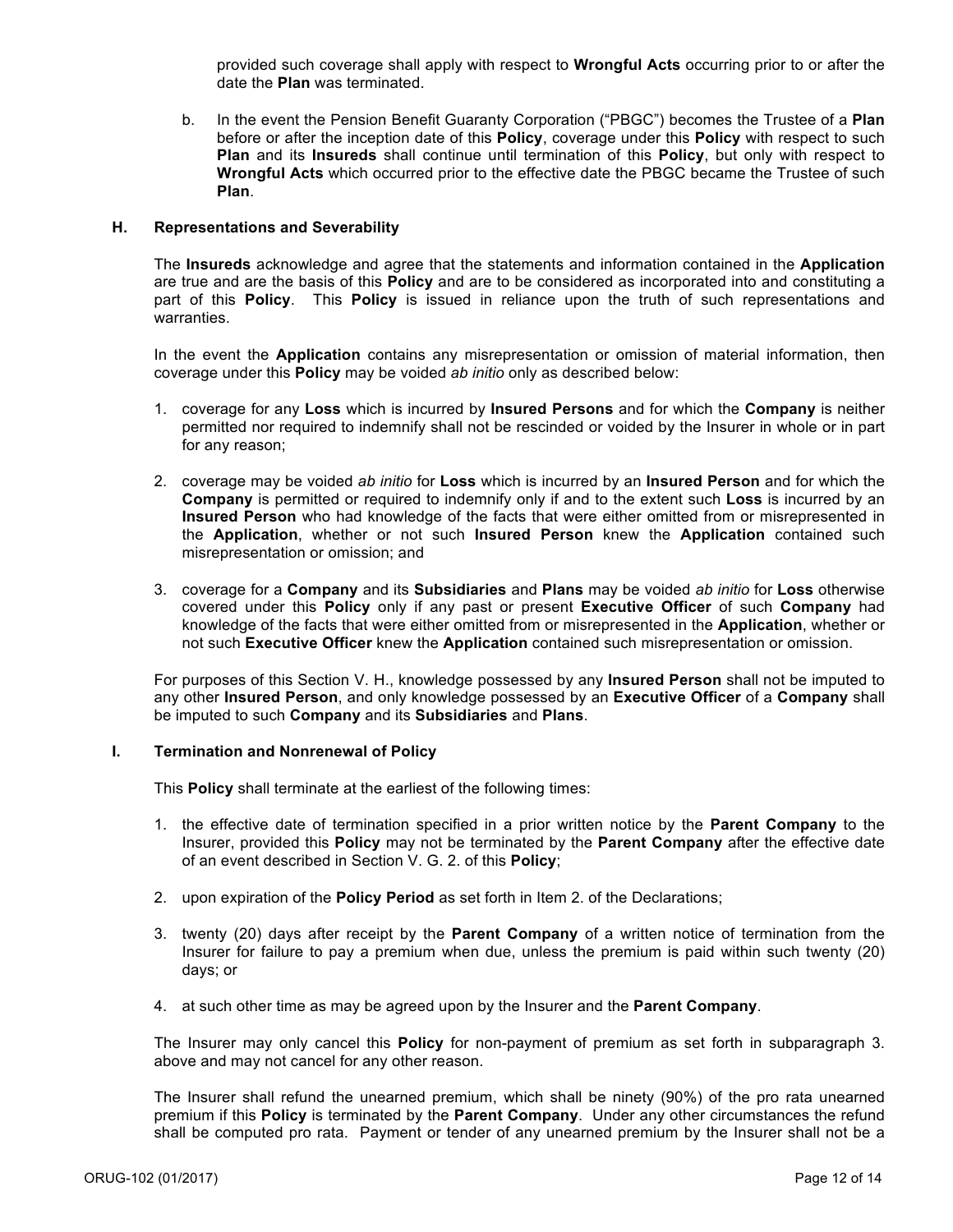condition precedent to the effectiveness of such termination, but such payment shall be made as soon as practicable.

If the Insurer decides to nonrenew this **Policy**, the Insurer will mail to the **Parent Company** written notice stating such intent at least sixty (60) days before the expiration date set forth in Item 2. of the Declarations.

If a financial strength rating for the Insurer is issued (1) below A- by A.M. Best Co., or (2) below BBB by Standard & Poor's Rating Services (hereinafter "Credit Rating Downgrade"), this **Policy** may be canceled by the **Parent Company** by mailing written prior notice to the Insurer of such cancellation or by surrender of this **Policy** to the Insurer. If this **Policy** is cancelled by the **Parent Company** within thirty (30) days after such Credit Rating Downgrade, the Insurer shall compute and refund to the **Parent Company** the unearned premium on a pro rata basis. If this **Policy** is cancelled by the **Parent Company** after such thirty (30) days, the Insurer shall compute and refund to the **Parent Company** the unearned premium at a rate of ninety percent (90%) of the pro rata unearned premium.

## **J. Bankruptcy**

Bankruptcy or insolvency of **Insureds** or of the estate of any **Insured Person** shall not relieve the Insurer of its obligations nor deprive the Insurer of its rights or defenses under this **Policy**.

If a liquidation or reorganization proceeding is commenced by or against a **Company** pursuant to the United States Bankruptcy Code, as amended, or any similar state or local law, the **Insureds** hereby (1) waive and release any automatic stay or injunction which may apply in such proceeding to this **Policy** or its proceeds under such Bankruptcy Code or law, and (2) agree not to oppose or object to any efforts by the Insurer or any **Insured** to obtain relief from any such stay or injunction.

## **K. Territory and Valuation**

All premiums, limits, Retentions, **Loss** and other amounts under this **Policy** are expressed and payable in the currency of the United States of America. If judgment is rendered, settlement is denominated or another element of **Loss** under this **Policy** is stated in a currency other than United States of America dollars, payment under this **Policy** shall be made in United States dollars at the rate of exchange published in *The Wall Street Journal* on the date the final judgment is reached, the amount of the settlement is agreed upon or the other element of **Loss** is due, respectively.

Coverage under this **Policy** shall extend to **Wrongful Acts** taking place, **Loss** incurred or **Claims** made anywhere in the world.

## **L. Subrogation**

In the event of any payment under this **Policy**, the Insurer shall be subrogated to the extent of such payment to all the **Insureds**' rights of recovery, including without limitation the **Insured Person's** rights to indemnification or advancement from the **Company**. The **Insureds** shall execute all papers required and shall do everything necessary to secure and preserve such rights, including the execution of such documents necessary to enable the Insurer effectively to bring suit or otherwise pursue subrogation rights in the name of the **Insureds**. In no event shall the Insurer subrogate against an **Insured Person** unless and to the extent Exclusion A. 5. in Section IV. of this **Policy** applies to such **Insured Person**.

Any recoveries by the Insurer of **Loss** paid under this **Policy** shall be the sole property of the Insurer, but an amount equal to the amount of such recoveries, minus all costs incurred by the Insurer to obtain such recoveries, shall reinstate, in such amount and as of the date each recovery is received by the Insurer, the Limits of Liability and any Sublimit of Liability of this **Policy** that were eroded or exhausted by such payment.

## **M. Action Against the Insurer**

No action shall lie against the Insurer unless, as a condition precedent thereto, there shall have been full compliance with all the terms of this **Policy**. No person or organization shall have any right under this **Policy** to join the Insurer as a party to any action against **Insureds** to determine the **Insured's** liability nor shall the Insurer be impleaded by the **Insureds** or their legal representatives.